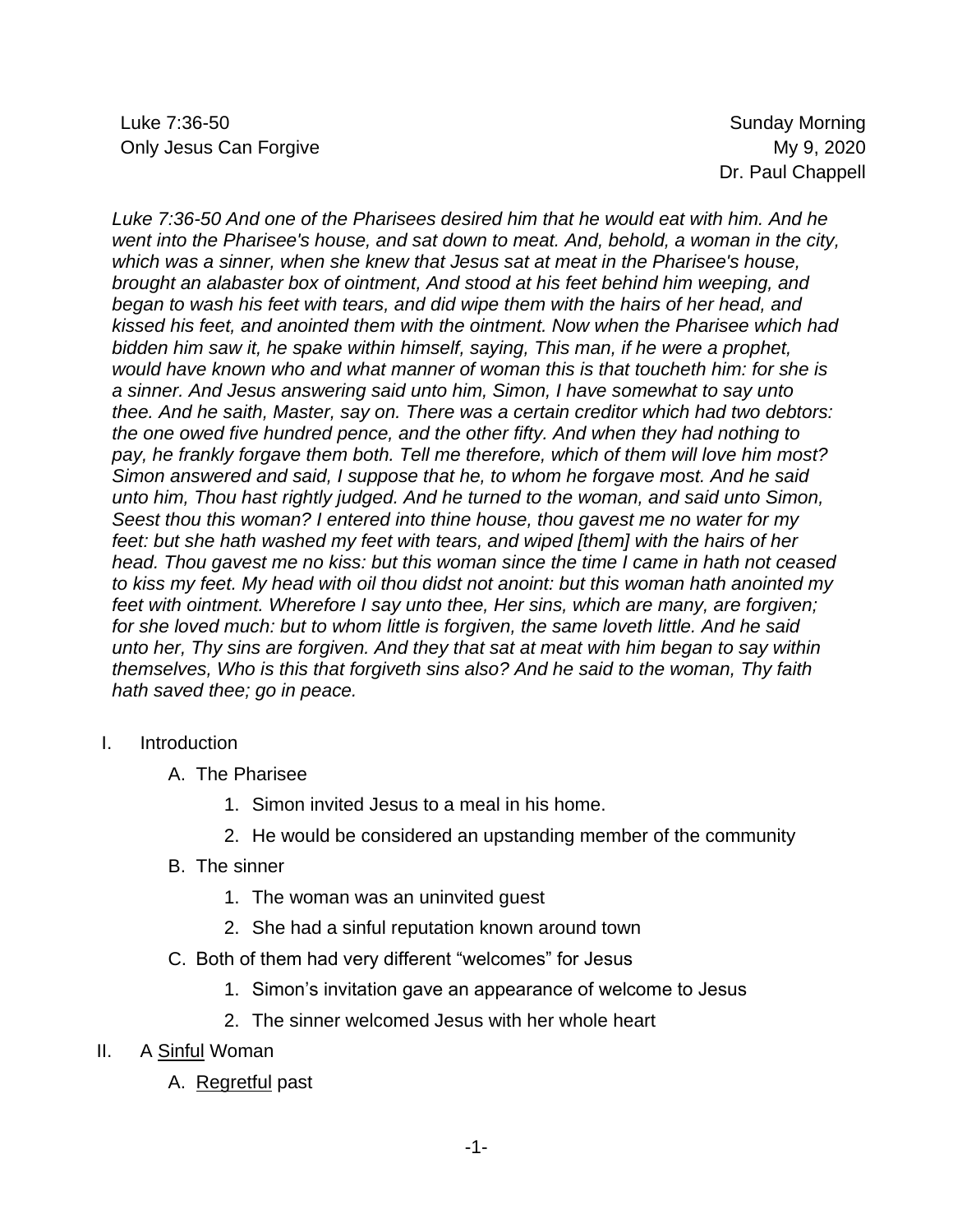- 1. Reputation as a sinner
	- a. She was a woman who chased after sin & ran to it
	- b. Scripture does not list her sin
- 2. The Scriptures say that all people have sinned

*Romans 3:23 For all have sinned, and come short of the glory of God Galatians 3:22* 

*But the scripture hath concluded all under sin, that the promise by faith of Jesus Christ might be given to them that believe.;*

- B. Repentant woman
	- 1. She showed her repentance in a visible public way.
		- a. She brought an alabaster jar of very expensive perfume
		- b. She washed Jesus' feet with her tears
		- c. She wiped Jesus' feet with her hair
		- d. She welcomed Jesus into her presence
	- 2. She gave Jesus her whole heart
		- a. She gave Jesus her act of worship
		- b. She never spoke a word but gave Him her act of devotion
		- c. She gave Him her sacrifice & love

*Matthew 11:28-30 Come unto me, all ye that labour and are heavy laden, and I will give you rest. Take my yoke upon you, and learn of me; for I am meek and lowly in heart: and ye shall find rest unto your souls. For my yoke is easy, and my burden is light.*

## III. A Self-Righteous Host

A. Pharisee judgmental & hypercritical of woman

1.

- B. Lacked spiritual insight
	- 1. Man had two blind spots (assumptions) in his thinking
		- a. He thought that Jesus was ignorant about this woman's character
		- b. He thought that he was better than this woman
		- c.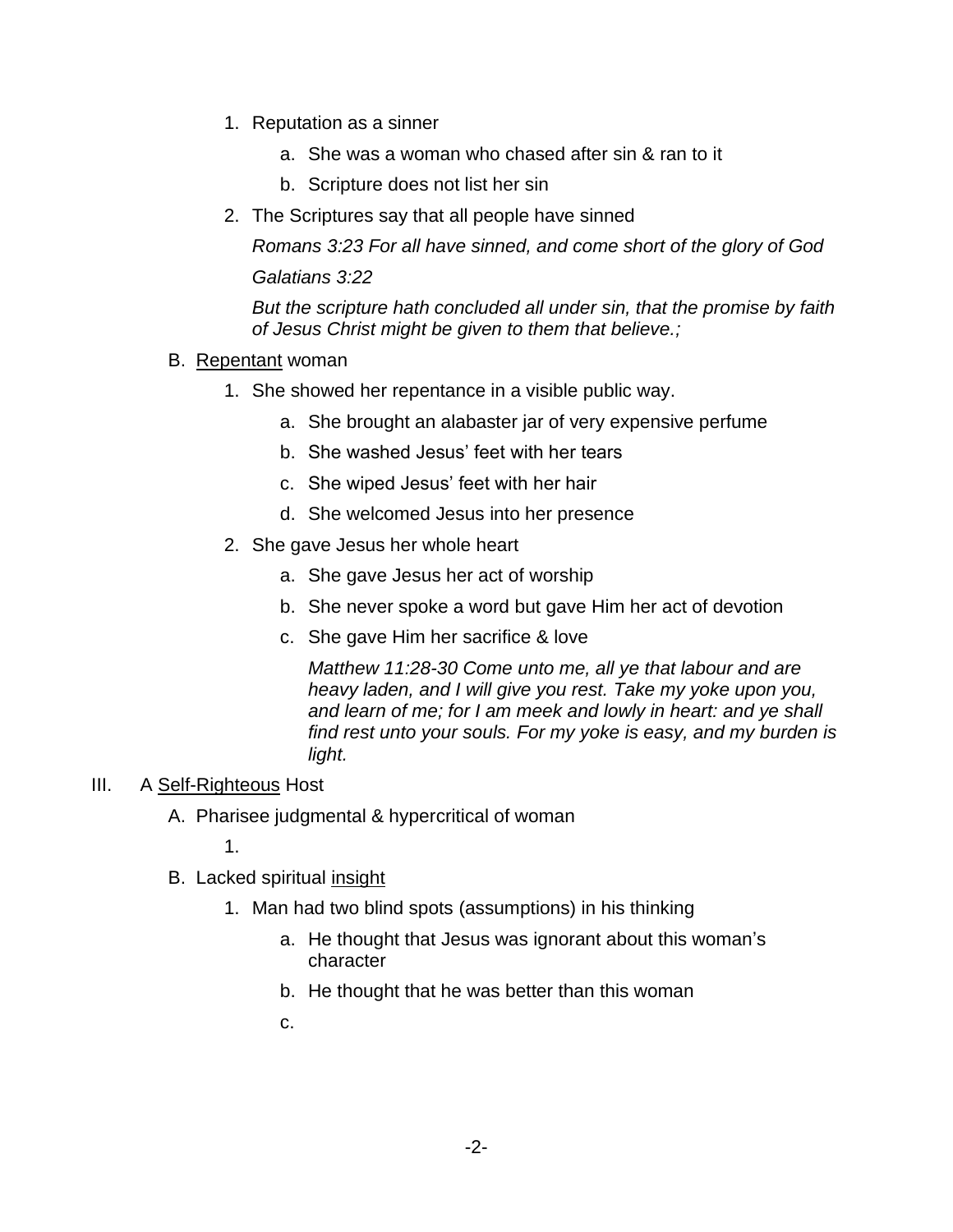d. Parable of 2 prayers, Pharisee praying that he was not like that sinner over there, & a publican asking for God's mercy on himself as a sinner

*Luke 18:9-10, 14 And he spake this parable unto certain which trusted in themselves that they were righteous, and despised others: Two men went up into the temple to pray; the one a Pharisee, and the other a publican. ... I tell you, this man*  [Publican] *went down to his house justified rather than the other: for every one that exalteth himself shall be abased; and he that humbleth himself shall be exalted.*

- 2. False religions define self-righteousness as inside a person
- C. Lacked spiritual compassion
	- 1. Simon's heart filled with pride

*Psalm 10:4 The wicked, through the pride of his countenance, will not seek after God: God is not in all his thoughts.*

*Proverbs 16:18 Pride goeth before destruction, and an haughty spirit before a fall.*

- 2. Jesus told a parable about forgiveness
	- a. Parable of a creditor with 2 debtors
		- i. First debtor owed 500 pence (denarii)
		- ii. Second debtor owed 50 pence (denarii)
		- iii. Creditor forgave both men's debts
	- b. Jesus asked Simon "Which debtor will love creditor more?"
- 3. Jesus then lists how the sinning woman loved Him more that Simon loved Him when He came into the home
	- a. Compassion can be called "your hurt in my heart".
	- b. Song "Amazing Grace" by John Newton an example of God's message of grace

## IV. A Forgiving Savior

- A. Jesus came to give love and compassion to sinners
	- 1. He came for every sinner, even for the Pharisee & the sinning woman

*Romans 5:8 But God commendeth his love toward us, in that, while we were yet sinners, Christ died for us.*

- 2. Pharisee saw Jesus as a great teacher
	- a. He failed to see Jesus as the Savior